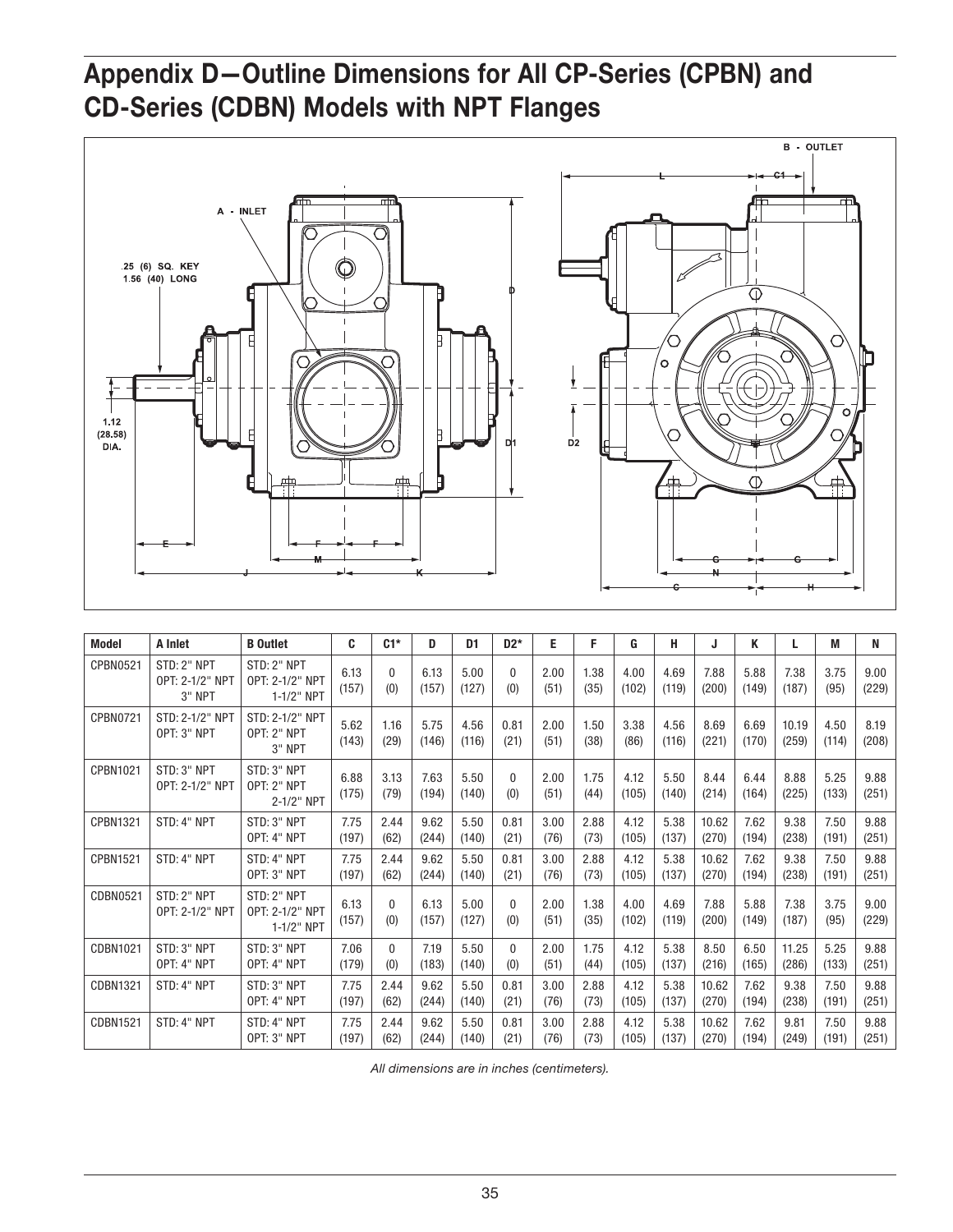## Appendix D—Outline Dimensions for All CP-Series (CPBF) and CD-Series (CDBF) Models with ANSI Flanges



| <b>Model</b> | A Inlet      | <b>B</b> Outlet  | C             | D             | Е            | F            | G             | J              | Κ             |               | М             |
|--------------|--------------|------------------|---------------|---------------|--------------|--------------|---------------|----------------|---------------|---------------|---------------|
| CPBF0721     | 3" 300# ANSI | 2" 300# ANSI     | 7.00<br>(178) | 5.00<br>(127) | 2.00<br>(51) | 1.38<br>(35) | 4.00<br>(102) | 8.69<br>(221)  | 6.69<br>(170) | 4.00<br>(102) | 9.25<br>(235) |
| CPBF1021     | 3" 300# ANSI | 2-1/2" 300# ANSI | 7.75<br>(197) | 5.50<br>(140) | 2.00<br>(51) | 1.75<br>(44) | 5.25<br>(133) | 8.50<br>(216)  | 6.50<br>(165) | 4.12<br>(105) | 9.88<br>(251) |
| CPBF1321     | 4" 300# ANSI | 3" 300# ANSI     | 7.84<br>(199) | 5.50<br>(140) | 3.00<br>(76) | 2.88<br>(73) | 7.50<br>(191) | 10.62<br>(270) | 7.62<br>(194) | 4.12<br>(105) | 9.88<br>(251) |
| CPBF1521     | 4" 300# ANSI | 3" 300# ANSI     | 7.84<br>(199) | 5.50<br>(140) | 3.00<br>(76) | 2.88<br>(73) | 7.50<br>(191) | 10.62<br>(270) | 7.62<br>(194) | 4.12<br>(105) | 9.88<br>(251) |
| CDBF1021     | 3" 300# ANSI | 2-1/2" 300# ANSI | 7.75<br>(197) | 5.50<br>(140) | 2.00<br>(51) | 1.75<br>(44) | 5.25<br>(133) | 8.50<br>(216)  | 6.50<br>(165) | 4.12<br>(105) | 9.88<br>(251) |
| CDBF1321     | 4" 300# ANSI | 3" 300# ANSI     | 7.84<br>(199) | 5.50<br>(140) | 3.00<br>(76) | 2.88<br>(73) | 7.50<br>(191) | 10.62<br>(270) | 7.62<br>(194) | 4.12<br>(105) | 9.88<br>(251) |
| CDBF1521     | 4" 300# ANSI | 3" 300# ANSI     | 7.84<br>(199) | 5.50<br>(140) | 3.00<br>(76) | 2.88<br>(73) | 7.50<br>(191) | 10.62<br>(270) | 7.62<br>(194) | 4.12<br>(105) | 9.88<br>(251) |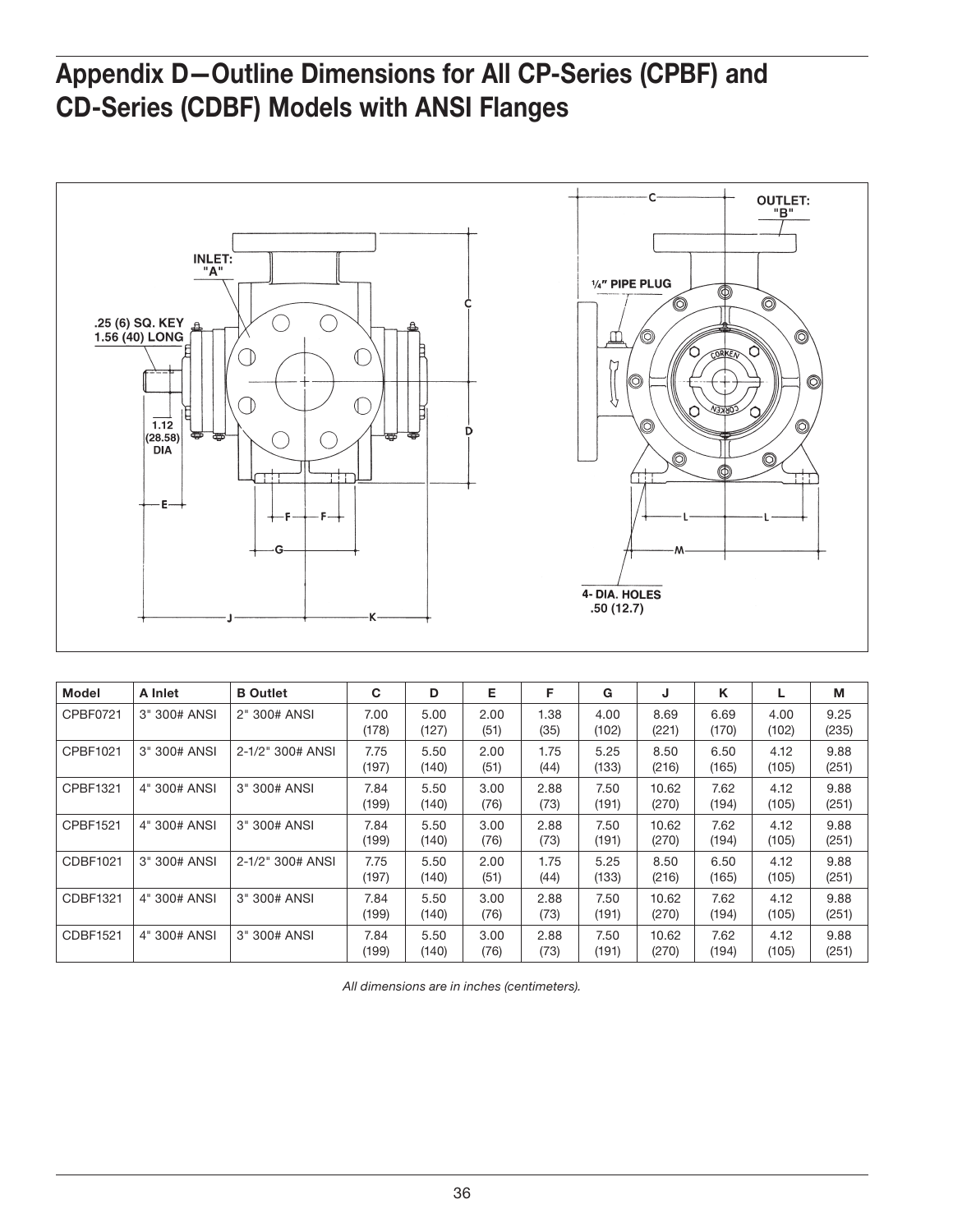## Appendix D—Outline Dimensions for All CP-Series (CPHN) and CD-Series (CDHN) Hydraulic Drive Models with NPT Flanges



| <b>Model</b>    | A Inlet                                    | <b>B</b> Outlet                                  | C             | C1 <sup>a</sup>     | D             | D1            | D2 <sup>a</sup> | Е             | F.           | G             | н             | J              | Κ             |                | M             | N             |
|-----------------|--------------------------------------------|--------------------------------------------------|---------------|---------------------|---------------|---------------|-----------------|---------------|--------------|---------------|---------------|----------------|---------------|----------------|---------------|---------------|
| <b>CPHN0521</b> | STD: 2" NPT<br>OPT: 2-1/2" NPT<br>$3"$ NPT | STD: 2" NPT<br>OPT: 2-1/2" NPT<br>1-1/2" NPT     | 6.13<br>(157) | $\mathbf{0}$<br>(0) | 6.13<br>(157) | 5.00<br>(127) | $\Omega$<br>(0) | 6.13<br>(157) | 1.38<br>(35) | 4.00<br>(102) | 4.69<br>(119) | 12.00<br>(305) | 5.88<br>(149) | 7.38<br>(187)  | 3.75<br>(95)  | 9.00<br>(229) |
| <b>CPHN0721</b> | STD: 2-1/2" NPT<br>OPT: 3" NPT             | STD: 2-1/2" NPT<br><b>OPT: 2" NPT</b>            | 5.62<br>(143) | 1.16<br>(29)        | 5.75<br>(146) | 4.56<br>(116) | 0.81<br>(21)    | 6.13<br>(157) | 1.50<br>(38) | 3.38<br>(86)  | 4.56<br>(116) | 12.81<br>(325) | 6.69<br>(170) | 10.19<br>(259) | 4.50<br>(114) | 8.19<br>(208) |
| CPHN1021        | STD: 3" NPT<br>OPT: 2-1/2" NPT             | STD: 3" NPT<br>OPT: 2-1/2" NPT<br><b>2" NPT</b>  | 6.88<br>(175) | 3.13<br>(79)        | 7.63<br>(194) | 5.50<br>(140) | $\Omega$<br>(0) | 6.13<br>(157) | 1.75<br>(44) | 4.12<br>(105) | 5.50<br>(140) | 12.56<br>(319) | 6.44<br>(164) | 8.88<br>(225)  | 5.25<br>(133) | 9.88<br>(251) |
| CPHN1321        | STD: 4" NPT                                | STD: 3" NPT<br>OPT: 4" NPT                       | 7.75<br>(197) | 2.44<br>(62)        | 9.62<br>(244) | 5.50<br>(140) | 0.81<br>(21)    | 6.13<br>(157) | 2.88<br>(73) | 4.12<br>(105) | 5.38<br>(137) | 13.75<br>(349) | 7.62<br>(194) | 9.38<br>(238)  | 7.50<br>(191) | 9.88<br>(251) |
| <b>CPHN1521</b> | STD: 4" NPT                                | STD: 4" NPT<br>OPT: 3" NPT                       | 7.75<br>(197) | 2.44<br>(62)        | 9.62<br>(244) | 5.50<br>(140) | 0.81<br>(21)    | 6.13<br>(157) | 2.88<br>(73) | 4.12<br>(105) | 5.38<br>(137) | 13.75<br>(349) | 7.62<br>(194) | 9.38<br>(238)  | 7.50<br>(191) | 9.88<br>(251) |
| <b>CDHN0521</b> | STD: 2" NPT<br>OPT: 2-1/2" NPT             | STD: 2" NPT<br>OPT: 2-1/2" NPT<br>$1 - 1/2"$ NPT | 6.13<br>(157) | $\mathbf{0}$<br>(0) | 6.13<br>(157) | 5.00<br>(127) | $\Omega$<br>(0) | 6.13<br>(157) | 1.38<br>(35) | 4.00<br>(102) | 4.69<br>(119) | 12.00<br>(305) | 5.88<br>(149) | 7.38<br>(187)  | 3.75<br>(95)  | 9.00<br>(229) |
| <b>CDHN1021</b> | STD: 3" NPT<br>OPT: 4" NPT                 | STD: 3" NPT<br>OPT: 4" NPT                       | 7.06<br>(179) | $\mathbf{0}$<br>(0) | 7.19<br>(183) | 5.50<br>(140) | $\Omega$<br>(0) | 6.13<br>(157) | 1.75<br>(44) | 4.12<br>(105) | 5.38<br>(137) | 12.63<br>(321) | 6.50<br>(165) | 11.25<br>(286) | 5.25<br>(133) | 9.88<br>(251) |
| <b>CDHN1521</b> | STD: 4" NPT                                | STD: 4" NPT<br>OPT: 3" NPT                       | 7.75<br>(197) | 2.44<br>(62)        | 9.62<br>(244) | 5.50<br>(140) | 0.81<br>(21)    | 6.13<br>(157) | 2.88<br>(73) | 4.12<br>(105) | 5.38<br>(137) | 13.75<br>(349) | 7.62<br>(194) | 9.81<br>(249)  | 7.50<br>(191) | 9.88<br>(251) |

*<sup>a</sup> For some models C1 and D2 will be 0. This denotes that the suction and/or discharge flange will be centered with the shaft.*